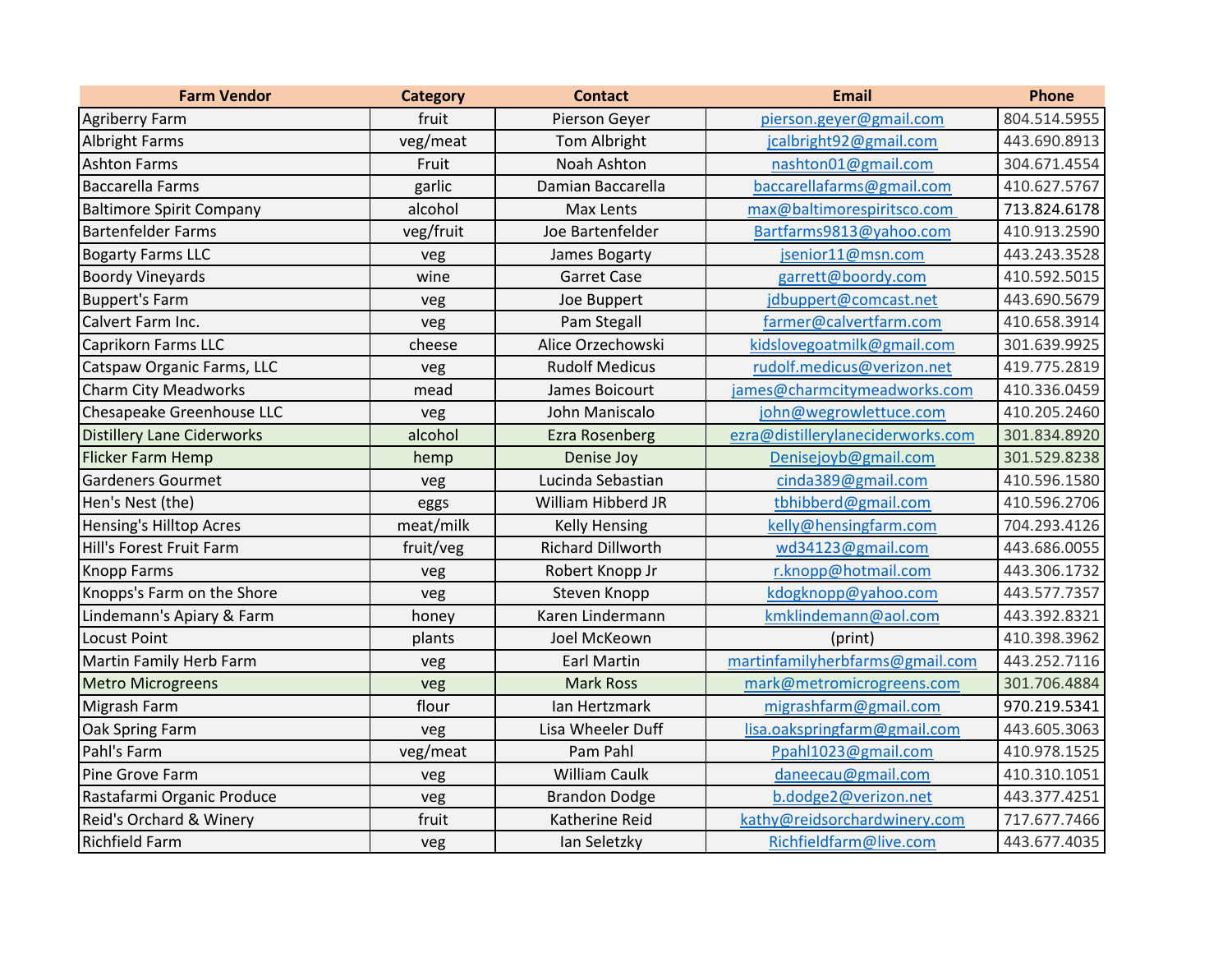| <b>Richfield Flower Farm</b>       | flowers         | lan Seletzky              | Richfieldfarm@live.com          | 443.677.4035 |
|------------------------------------|-----------------|---------------------------|---------------------------------|--------------|
| Sagamore Spirits                   | alcohol         | <b>Nick Mekes</b>         | nick@sagamorespirit.com         | 410.624.7487 |
| Sander's Crabs                     | crabs           | <b>Tim Sanders</b>        | (print)                         | 410.790.4109 |
| Slate Farm Brewery, LLC            | beer            | Denise Cangialosi         | slatefarmbrewery@gmail.com      | 443.528.7443 |
| South Mountain Creamery            | milk/cheese     | Lori Sallet               | lori.sallet@smcdairy.com        | 301.371.8565 |
| Springfield Farm of Kent County Md | meat            | William Bankhead          | springfieldlamb@aol.com         | 410.708.0599 |
| <b>Stoecker Farms</b>              | veg             | Weida Stoecker            | stoecker.farms@gmail.com        | 410.336.6036 |
| Thomas McCarthy Farm               | veg             | Thomas McCarthy           | carthyj@verizon.net             | 410.482.8756 |
| Tomatoes etc.                      | veg             | Jim Crebs                 | james.crebs@gmail.com           | 443.340.2932 |
| Two Boots Farm                     | veg             | Elisa Lane                | twobootsfarm@gmail.com          | 215.740.6214 |
| <b>Windswept Farm</b>              | meat            | David Driever             | Dhd21048@gmail.com              | 443.934.2626 |
| <b>Woerner Orchards</b>            | fruit           | Douglas Woerner           | doug.woerner@yahoo.com          | 717.321.4486 |
| <b>Food Vendor</b>                 | <b>Category</b> | <b>Contact</b>            | <b>Email</b>                    | <b>Phone</b> |
| <b>Beef Barons</b>                 | cook            | <b>Mike Shores</b>        | theoriginalbeefbarons@gmail.com | 717.880.0119 |
| Big Squeeze (the)                  | prepared        | Keiffer Mitchell          | keiffermitchell@comcast.net     | 410.299.1582 |
| <b>Blacksauce Kitchen</b>          | cook            | Damian Mosley             | damian@blacksaucekitchen.com    | 917.309.5542 |
| <b>Bottoms up Bagels</b>           | cook/prepared   | Michelle Bond             | info@bottomsupbagels.com        | 443.253.5520 |
| Breadery (the)                     | prepared        | Michael Lanasa            | malanasa@verizon.net            | 443.851.1467 |
| Café Latte Da                      | coffe           | Kelly Blottenberger       | beansandbuns@gmail.com          | 443.534.7920 |
| Cajou Cream                        | prepared        | Nicole Foster             | nicole@cajoucream.com           | 305.490.4191 |
| Cavanna Pasta                      | prepared        | Gianni Cavanna            | gianni_cavanna@yahoo.com        | 804.651.5422 |
| Curry Shack at the Market (the)    | cook            | DIDi Johnson              | curryshack2001@gmail.com        | 443.831.6607 |
| Dangerously Delicious Pies         | prepared        | John Wortman              | john@dangerouspiesbalt.com      | 443.253.4587 |
| DelMarVa Popcorn & Nut Co          | prepared        | Mark Pena                 | mapena331@aol.com               | 301.613.0888 |
| <b>DMV Empanadas</b>               | cook            | <b>Michely Almaraz</b>    | eltenedordenacho@hotmail.com    | 301.693.6686 |
| Dooby's                            | cook            | Phil Han                  | phil@doobys.com                 | 443.744.9416 |
| <b>Edible Favors</b>               | prepared        | Denise Fossett-Dingle     | chefdingle@gmail.com            | 410.387.1721 |
| <b>Ekiben LLC</b>                  | cook            | Steve Chu                 | ekibenbaltimore@gmail.com       | 202.280.8118 |
| El Taco Loco                       | cook            | Mariel Garcia Romero      | mariel.garciaromero91@gmail.com | 443.762.1067 |
| Farm to Face                       | cook            | Miranda L Betts           | mirandabetts33@gmail.com        | 410.292.0880 |
| <b>Greek Superfoods LLC</b>        | prepared        | <b>Dimitrios Komninos</b> | greeksuperfoodsdk@yahoo.com     | 443.834.0707 |
| <b>Guacamole Specialist</b>        | prepared        | Raidel Marquez            | genecorbe@yahoo.com             | 717.490.4120 |
| <b>Hex Ferments</b>                | prepared        | Meaghan Carpenter         | hex@hexferments.com             | 410.775.5044 |
| <b>Home Maid</b>                   | cook            | <b>Justin Faulcon</b>     | info@homemaidbrunch.com         | 443.425.6139 |